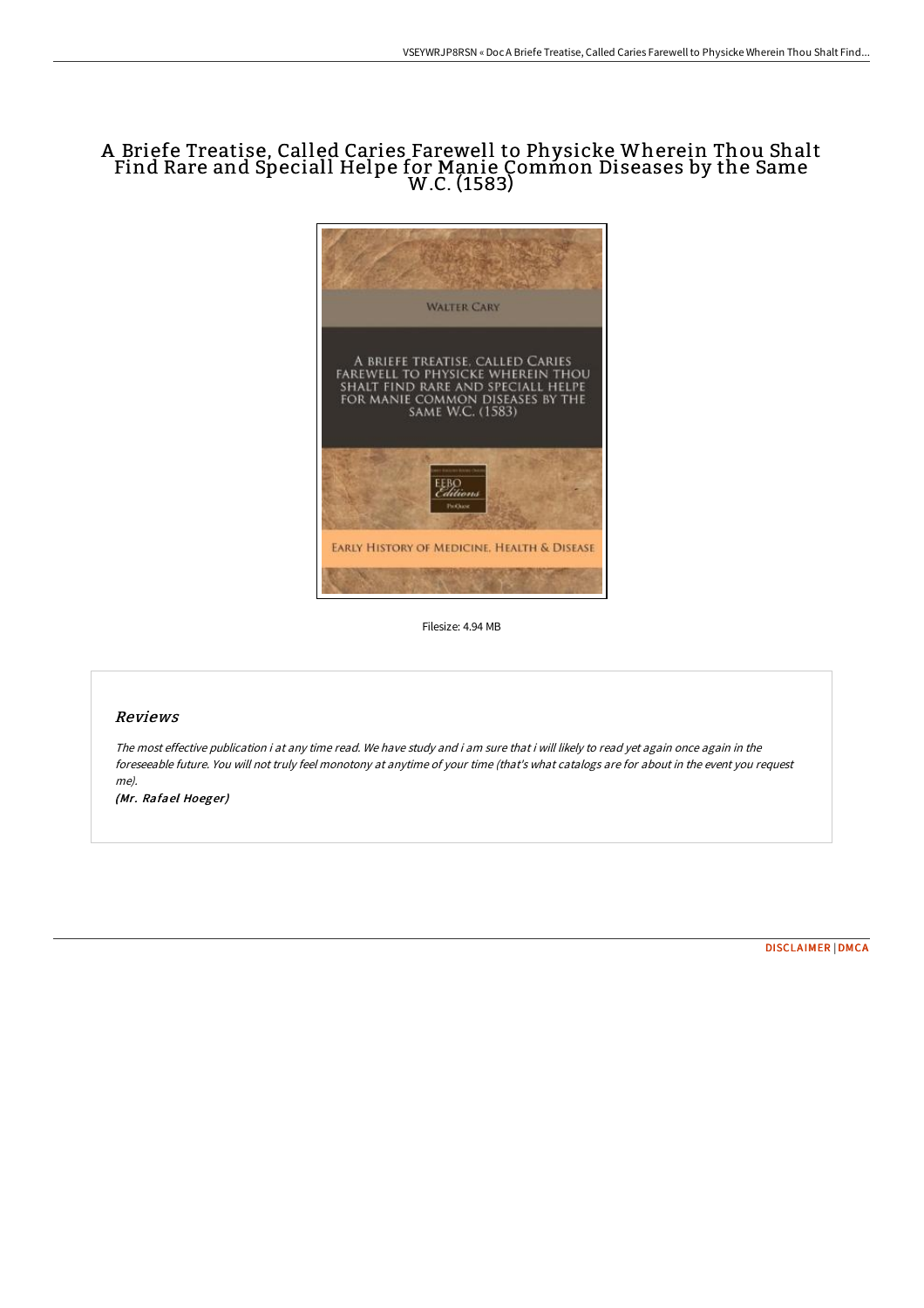## A BRIEFE TREATISE, CALLED CARIES FAREWELL TO PHYSICKE WHEREIN THOU SHALT FIND RARE AND SPECIALL HELPE FOR MANIE COMMON DISEASES BY THE SAME W.C. (1583)



Proquest, Eebo Editions, United States, 2010. Paperback. Book Condition: New. 246 x 189 mm. Language: English . Brand New Book \*\*\*\*\* Print on Demand \*\*\*\*\*.EARLY HISTORY OF MEDICINE, HEALTH DISEASE. Imagine holding history in your hands. Now you can. Digitally preserved and previously accessible only through libraries as Early English Books Online, this rare material is now available in single print editions. Thousands of books written between 1475 and 1700 can be delivered to your doorstep in individual volumes of high quality historical reproductions. This series includes fascinating studies on the human brain from as early as the 16th century, as well as early studies on the physiological effects of tobacco use. Anatomy texts, medical treatises and wound treatments are also discussed, revealing the exponential development of medical theory and practice over more than two hundred years. ++++The below data was compiled from various identification fields in the bibliographic record of this title. This data is provided as an additional tool in helping to insure edition identification: ++++ A briefe treatise, called Caries farewell to physicke wherein thou shalt find rare and speciall helpe for manie common diseases by the same W.C. Cary, Walter, fl. 1580-1611.Special t.p.: The hammer for the stone: so named, for that it sheweth the most excellent remedie that euer was knowne for the same / latelie deuised by Walter Cary . Imprinted at London: By Henrie Denham dwelling in Pater noster row at the signe of the starre, 1581.Signatures: A8(-A1) B-D8, 2A8 B4.Number 42 repeated in pagination.Incomplete Henry E. Huntington Library and Art Gallery copy (lacking The hammer) can be found on reel 188 as 4730.--Cf. reel guide.[4], 57 [i.e. 58], [24] p.Imprinted at London: By Henrie Denham, dwelling in Pater Noster rowe, at the signe of the Starre, 1583.STC (2nd ed.) / 4730.5EnglishReproduction of...

Read A Briefe Treatise, Called Caries Farewell to Physicke Wherein Thou Shalt Find Rare and Speciall Helpe for Manie [Common](http://www.bookdirs.com/a-briefe-treatise-called-caries-farewell-to-phys.html) Diseases by the Same W.C. (1583) Online

[Download](http://www.bookdirs.com/a-briefe-treatise-called-caries-farewell-to-phys.html) PDF A Briefe Treatise, Called Caries Farewell to Physicke Wherein Thou Shalt Find Rare and Speciall Helpe for Manie Common Diseases by the Same W.C. (1583)